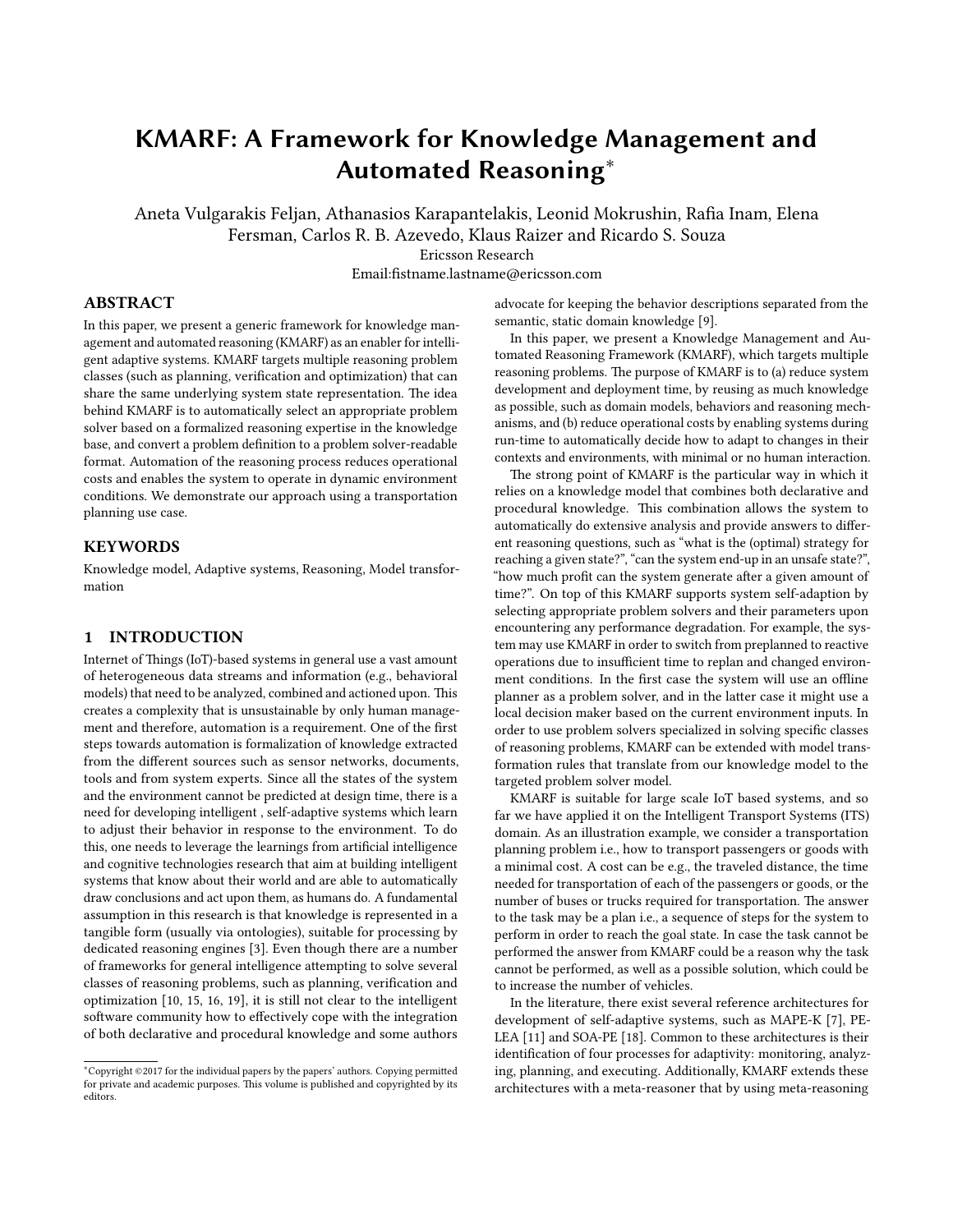expertise draws a conclusion about an appropriate problem solver or a method, and a relevant prior knowledge needed for solving a given problem. Once the meta-reasoner decides on an appropriate problem solver to be used KMARF provides model transformation rules to translate the problem definition from KMARF's knowledge model into a format understandable by the selected problem solver, such as Prolog, Timed Automata [\[1\]](#page-4-9) or PDDL [\[17\]](#page-4-10).

In brief, our contribution is threefold:

- An architecture of a generic framework for knowledge management and automated reasoning (Section [2.1\)](#page-1-0)
- A knowledge model for representing both declarative and procedural system knowledge in a machine-readable form (Section [2.2\)](#page-1-1).
- A prototype implementation of the KMARF architecture (Section [3\)](#page-3-0).

# 2 KMARF – FRAMEWORK FOR KNOWLEDGE MANAGEMENT AND AUTOMATED REASONING

In this section, we introduce our Knowledge Management and Automated Reasoning Framework by describing its architecture and the knowledge model that it relies on. KMARF is targeting multiple reasoning problem classes (such as planning, verification and optimization) that can share the same underlying state representation. This enables reusability of knowledge and reasoning methods across different domains, thus KMARF reduces operational costs and supports systems operation in changing environment conditions.

#### <span id="page-1-0"></span>2.1 Architecture

A high-level conceptual view of the architecture of the framework is depicted in Figure [1.](#page-2-0) The main components of KMARF are the Perception Engine, the Knowledge Base, the Reasoner, the Interpreter and the Actuation Engine.

The Knowledge Base is responsible for representing aspects of the domain under consideration (such as objects or concepts, instances and states) and their relations, in well defined, machine processable syntax and unambiguous semantics. The format of the knowledge stored in the knowledge base complies with the knowledge model introduced in Section [2.2,](#page-1-1) and one of the possible formats is RDF/OWL [\[12\]](#page-4-11). In addition, the knowledge base contains meta-reasoning expertise, as well as model transformation rules that are described below.

The Reasoner is used for solving reasoning problems. Reasoning in context of this paper is defined as the process of solving problems related to planning, verification, optimization, etc. By relating a goal query to a meta-reasoning expertise<sup>[1](#page-1-2)</sup> stored in the knowledge base the Inference Engine draws a conclusion about an appropriate method or a problem solver, and relevant prior knowledge for solving a given problem. The goal query can be initiated by the user or the Inference Engine itself based on comparison between expected and actual system states. For example, if the goal query is

<span id="page-1-3"></span>

Figure 2: Specification of three example states.

to reach a certain goal, the inference engine will look up the knowledge base and deduce that a Planner should be used to generate a strategy to reach that goal. Additionally, given that most of the planners accept planning problems in Planning Domain Definition Language (PDDL) [\[17\]](#page-4-10) as their input, the inference engine looks up corresponding model transformation rules that should be applied to formulate the problem in a format understandable by the selected planner. The Interpreter takes the generated strategy and maps it to state changes that it gives to the Actuation Engine, so that it can perform actuation in the real world.

Since the physical world is not entirely predictable KMARF needs to take into consideration that there might be changes in the information stored in the knowledge base. The Perception Engine is responsible, when needed, to push new knowledge from the environment (i.e., predicates) in the knowledge base. Additionally, when executing the strategy the Interpreter works tightly with the Reasoner. In case there are any changes in the expected state of the system the Reasoner sends a replanning request to the Planner.

#### <span id="page-1-1"></span>2.2 The Knowledge Model

After introducing the architecture of KMARF, we can move on presenting its knowledge model that combines both declarative and procedural knowledge.

Syntax. We model declarative knowledge by describing discrete states of a system. One such state may represent the current state, and the others may describe either previous system states or hypothetical states that the system may end up in the future. In this context we do not strictly apply the notion of time, i.e., the system may change its state instantly. However, the order of states is important as it describes how the system evolves and may explain the reasons behind its progress.

A state is represented by an (implicitly conjunctive) set of predicates  $\{P_1, P_2, ...\}$  expressing the facts known about the state. Each predicate is a compound term that has a form of  $P_i(a_1, a_2, ..., a_n)$ , where  $P_i$  is a predicate's functor specified as a literal, i.e., a sequence<br>of characters, and  $a_i|i \in [1, n]$  are the arguments. The number of of characters, and  $a_j | j \in [1..n]$  are the arguments. The number of arguments *n* is called arity of the predicate If  $n = 0$ , then *P*, denotes arguments *n* is called arity of the predicate. If  $n = 0$ , then  $P_i$  denotes a simple atomic fact. If  $n > 0$ , then  $P_i$  denotes a factual relation between its  $n$  arguments. The arguments of predicates may include:

- numbers denoting literal quantity;
- literals denoted by sequence of alphanumeric characters that start from a lower case character  $\{a, b, c, ...\}$  that represent objects or concepts in the domain (e.g., car may represent "a car" );

<span id="page-1-2"></span> $^{1}$ Meta-reasoning is reasoning about reasoning, i.e., it is comprised of computational processes concerned with the operation and regulation of other computational processes within the same entity [\[20\]](#page-5-0).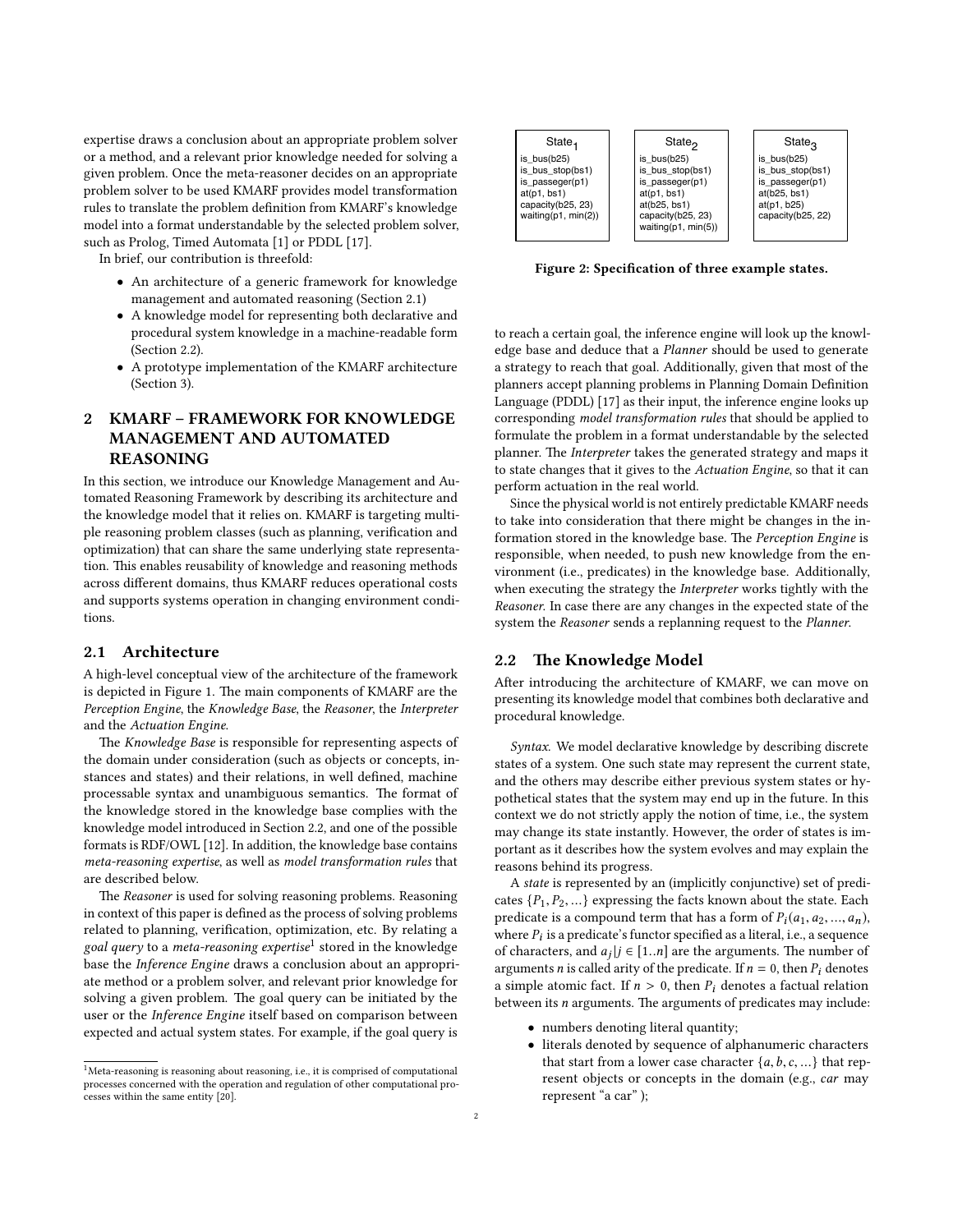<span id="page-2-0"></span>

Figure 1: A high level, conceptual view of KMARF's architecture.

• compound terms of the form  $T_i(a_1, a_2, ..., a_n)$  that may have one or many arguments, which can be numbers, literals or compound terms (e.g., velocity(car, kmh(50)) may stand for "the velocity of the car car is 50 km/h").

An example shown in Figure [2](#page-1-3) contains a state  $State_1$  defined using a set of six predicates  $\{is\_bus, is\_bus\_stop, is\_password, at, capac$  $ity, waiting\}$ . The arguments of the first three predicates declare existence of bus  $b25$ , bus stop  $bs1$ , and passenger  $p1$  accordingly. The fourth predicate states that passenger  $p1$  is at bus stop  $bs1$ . The fifth predicate indicates that bus  $b25$  has 23 available places. The last predicate declares a fact that passenger  $p_1$  has been waiting at the bus stop from last two minutes.

The procedural knowledge is modeled as a collection of specifications of potential transitions between states. A transition specification consists of a *precondition*, a *computation*, and an *action*. Precondition and action both have the same syntax as the state, i.e., they are represented as a set of predicates, except the following two differences. Variables denoted by sequences of alphanumeric characters starting from a capital letter  $\{X, Y, Z, ...\}$  are allowed in arguments of predicates and compound terms in both precondition and action. The action predicates are restricted to the set {add, delete}. Intuitively, action predicates denote the procedures performed with a state when a transition is performed. Computation is an ordered list of effect free function calls, i.e. they do not modify the state and are only used during the processing of the transition. The arguments of a function call may be numbers, literals, variables, and functions. If a function returns a value, the last argument of a function call is a variable that holds it. The result of a function call may be used as an argument in subsequent function calls of the computation or in the action.

Example in Figure [3](#page-2-1) demonstrates specification of a transition Transition<sub>1</sub> that allows a system to evolve from state State<sub>2</sub> to state State<sub>3</sub> defined in Figure [2.](#page-1-3) After matching the precondition, the computation checks if a passenger has been waiting for less than 20 minutes and if there is enough capacity to onboard a passenger, it decreases the bus capacity by 1. The action removes the passenger

<span id="page-2-1"></span>

Figure 3: An example of a transition specification.

waiting predicate, updates passenger location and available bus capacity value.

By defining the rule consequents as add and delete operations on the knowledge base itself, we allow for a self-referential rule-based system [\[6\]](#page-4-12) that can update the knowledge base using meta-rules triggered by events detected in the data streams coming from realtime system execution. This feature also enables self-adaptation capabilities based on real-time changes in the knowledge base.

Semantics. We formalize semantics of literals, compound terms and predicates by associating meanings to their symbols. For example, we use the predicate  $at(p1,bs1)$  to model the fact that a passenger  $p1$  is at the bus stop  $bs1$ . We say that the meaning of  $at$  is to represent a close spacial relationship between its two arguments.

We define semantics of our knowledge model in terms of a transition system. Formally, a transition system is a tuple  $(S, T, \rightarrow)$ , where *S* is a set of states, *T* is a set of transition specification names, and  $\rightarrow$  is set of state transitions (i.e., a subset of *S* × *T* × *S*). The fact that  $\rightarrow$  is set of state transitions (i.e., a subset of  $S \times T \times S$ ). The fact that <br>*Transition*  $(State_1, Transition_1, State_2) \in \rightarrow \text{ is written as State}_1 \frac{Transition_1}{}$ <br>State<sub>2</sub> and represents a transition between a source state States State<sub>2</sub>, and represents a transition between a source state State<sub>1</sub> and a destination state  $State_2$  by applying transition specification **.** 

In order for a transition specification to be applied its precondition must match the source state and its computation must succeed. The semantics of matching the precondition with a state are formalized by defining a logical unification between predicates of the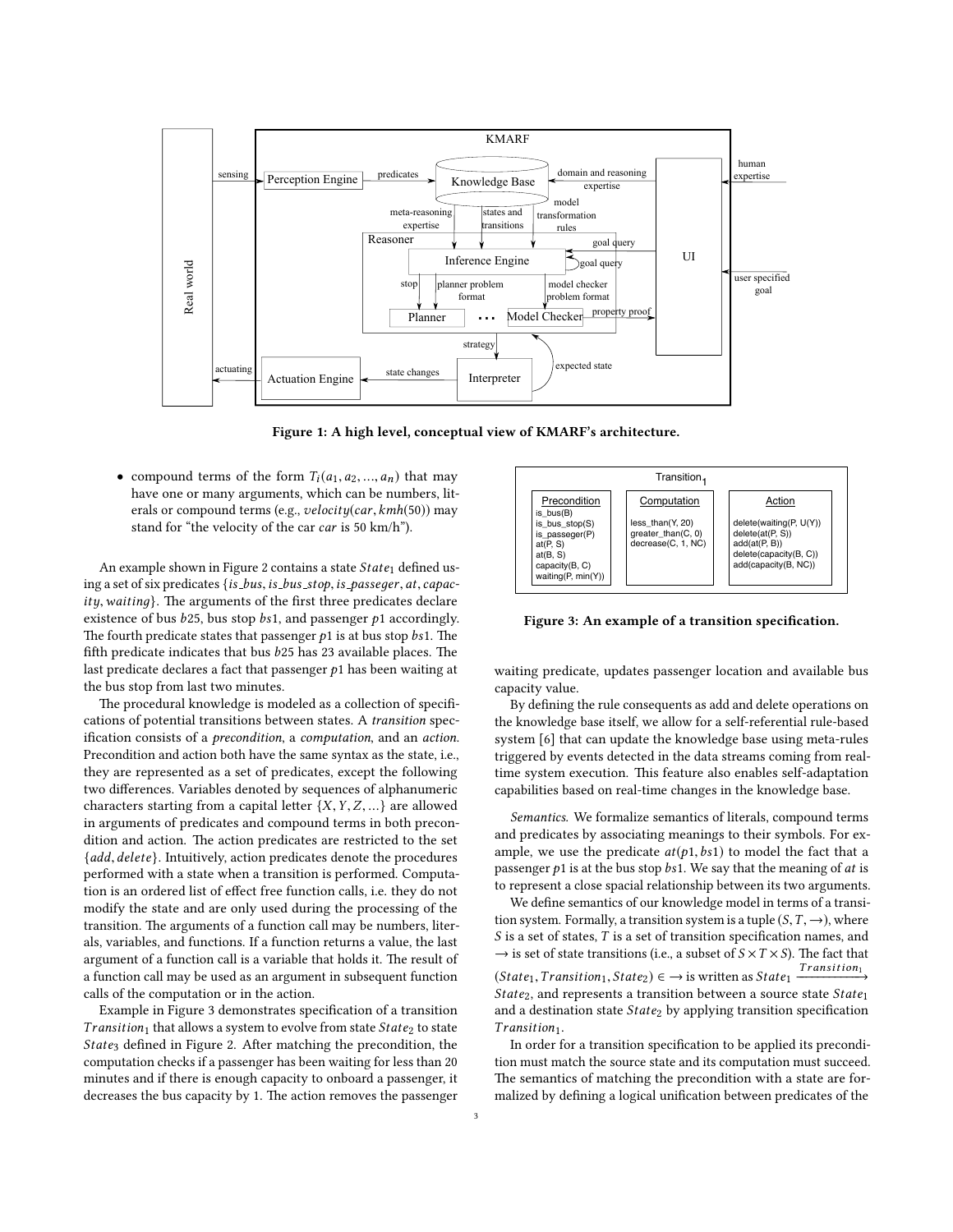precondition and the predicates of the state, as follows. We unify every predicate in the precondition with all the predicates from the state, and use variables substitutions in subsequent unification of the remaining precondition predicates. If the unification of all precondition predicates with the state predicates succeeds, the computed variable substitution is used in the computation and the action, as explained below. Obviously, there can be multiple matches of a precondition with a source state. In this case, every match will produce a transition in  $\rightarrow$  given that the corresponding computation succeeds.

The meaning of the computation is evaluation of its functions in the order of specification. We use denotational semantics to define the meaning of a function  $F$  as a set of ordered tuples

$$
\{< a_1^1, \ldots, a_{n-1}^1, a_n^1 > \ldots, < a_1^m, \ldots, a_{n-1}^m, a_n^m > \},
$$

where  $a_1^i, ..., a_{n-1}^i$  are function arguments, and  $a_n^i$  is the value re-<br>turned by E given those arguments. A function call  $E(a_1, ..., a_{n-1}, a_n)$ turned by F given those arguments. A function call  $F(a_1, ..., a_{n-1}, a_n)$ <br>is the process of finding such a for given a is the process of finding such  $a_n$  for given  $a_1, ..., a_{n-1}$  that there is a  $\text{tuple} < a_1^j$ 1 no such tuple found, the function call fails. Otherwise, the function  $j_{n-1}$ ,  $a_n^j >$  in the definition of F for some j. If there is<br>a und the function call fails. Otherwise, the function call succeeds and the value of  $a_n^j$  is assigned to a corresponding<br>variable. If the returned value a is of boolean time i.e. it belongs variable. If the returned value  $a_n$  is of boolean type, i.e. it belongs to the set  $\{true, false\}$ , then the function succeeds if  $a_n = true$ and fails if  $a_n = false$ . A computation succeeds if all the function calls in it succeed. Otherwise, the computation fails.

The semantics of the transition action execution are defined by two operations. The first operation instantiates predicates in the action by applying computed variable substitution to them. This means that all the variables in the action predicates are replaced with the corresponding values from the variable substitution. The second operation copies all the predicates from the source state to the destination state, and for every predicate in the action we perform the following procedures on the destination state:

- if the instantiated predicate symbol is add, then its argument is treated as a predicate, and it is added to the destination state;
- if the instantiated predicate symbol is delete, then its argument is treated as a predicate, and it is removed from the destination state.

## <span id="page-3-0"></span>3 IMPLEMENTATION

This section describes current progress towards a prototype imple-mentation of the KMARF architecture illustrated in Figure [1.](#page-2-0) The implementation targets a large problem area in ITS known as "transportation planning", which we define as the schedules generated for a set of vehicles to pickup and alight people or cargo along one or more routes, within a given amount of time (see also Section [1\)](#page-0-0). The transport planning problem includes a set of connected vehicles, for example buses or trucks, and a central coordinating function that computes the schedule and transmits it to these vehicles<sup>[2](#page-3-1)</sup>. In this implementation we assume that the Inference Engine component has already deduced that a Planner should be used to solve the transportation planning problem, using meta-reasoning expertise

and user query data supplied from the Knowledge Base and the user interface components respectively.

<span id="page-3-2"></span>

Figure 4: Overview of the implemented system. The ".ttl" extension denotes model files in Turtle format. Components in dotted rectangles are third-party.

Figure [4](#page-3-2) shows the components of the implemented system. One of the components implemented is the Knowledge Base, which contains model transformation rules for PDDL language as well as states and transition models that are based on a set of ontologies that the authors have defined in [\[14\]](#page-4-13) and contain information for the particular transport planning problem. The ontologies are organized in multiple layers of abstraction, a common one, called "Upper", and an "ITS" specific one used for reasoning about ITS related problems. Since the ontologies are out of the scope of this paper, for more details we refer the reader to [\[14\]](#page-4-13). The above models are described using semantic web technologies and are based on the W3C Web Ontology Language (OWL) [\[12\]](#page-4-11) and stored in Turtle format [\[4\]](#page-4-14). The other component is a PDDL Generator, which, given the transformation rules, states and transition files as input, generates problem and domain files in PDDL language. PDDL Generator is implemented in Java [\[13\]](#page-4-15) and uses Apache Jena [\[2\]](#page-4-16) for parsing the Turtle-formatted input from the knowledge base. Additionally, Eclipse Jetty [\[8\]](#page-4-17) provides a Representational State Transfer (REST) API for triggering PDDL file generation, and defining custom states and transition models. More specifically:

• The API allows human experts (for example knowledge engineers) to specify a transport logistics problem, by adding a new initial and goal state in the knowledge base, in the form of a state file, and a set of transitions with precondition, computation and action parts in the form of a transition file. These two files are jointly used by the PDDL Generator software component in order to generate a new schedule. The state file defines the agents, vehicles and routes, contains information about the initial state of the system (e.g., the location of agents in the route, the route and its waypoints, the time required for vehicles to travel a route, etc.) and defines goal conditions (e.g., all agents

<span id="page-3-1"></span><sup>&</sup>lt;sup>2</sup>Correct interpretation of the schedule rests on the vehicles, which can be partially or completely autonomous or they may also have human drivers.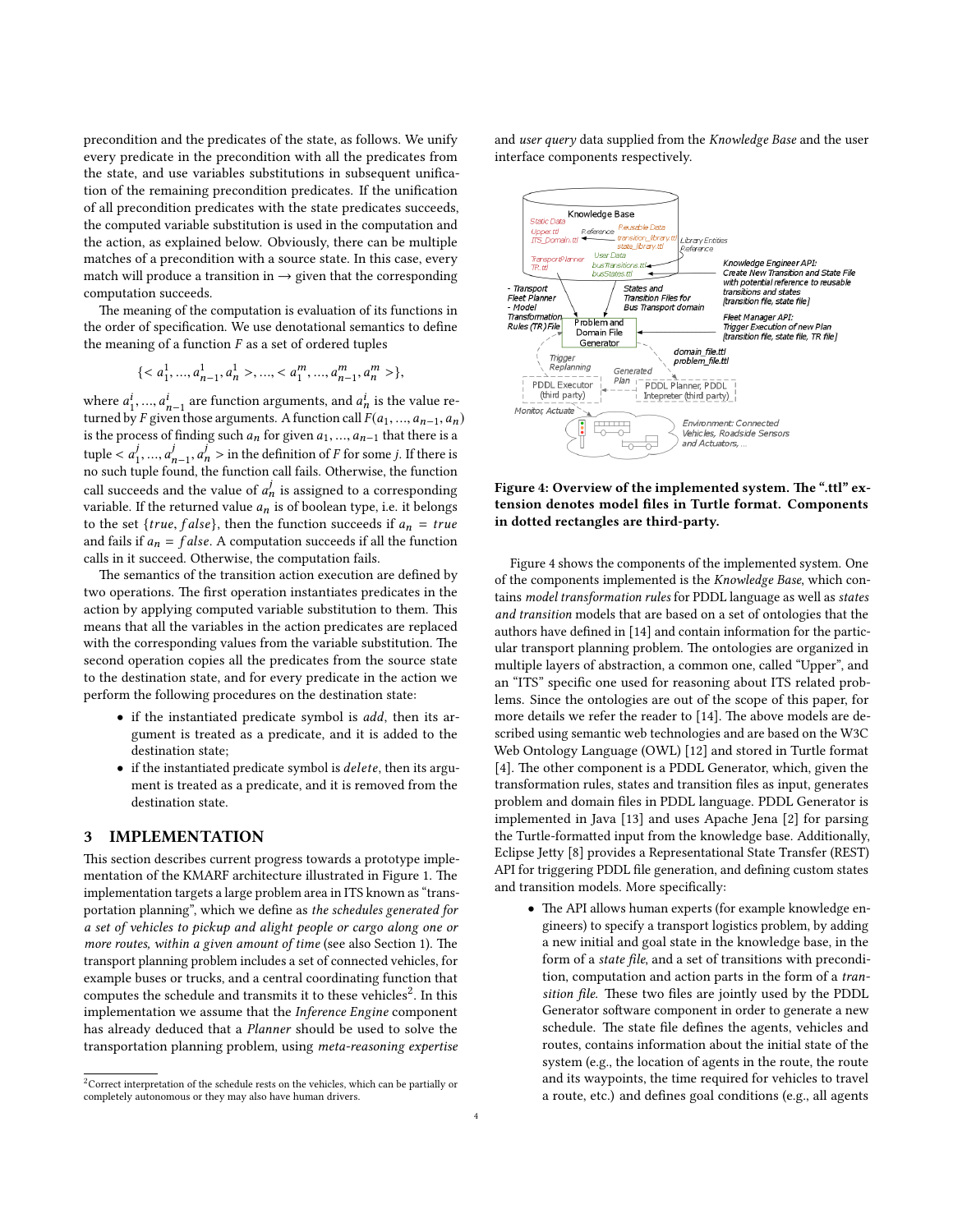are serviced). The transitions file describes intermediate transitions that are used by the planner to reach the speci fied goal state from the initial state. An example of such plan can be found at [\[14\]](#page-4-13).

• The API also provides means for triggering generation of a new PDDL problem and domain file given the above input on request of a human or other system. Typically this request is created from a customer (e.g., human operator, or an automated fleet management system). Once generated, the files are assigned Universal Resource Identifiers (URIs). An external system can subsequently perform Hypertext Transfer Protocol (HTTP) GET requests using the URI references to retrieve the files. An example of such a system can be a PDDL solver<sup>[3](#page-4-18)</sup> For this implementation, we use a third-party solver named "OPTIC", originally developed by Benton et al [\[5\]](#page-4-19).

The authors have released the current implementation of the Knowledge Base and PDDL Generator as open-source, available for the community to use [\[14\]](#page-4-13). One exemplary use of our implementation can be to initiate replanning activity based on detection of a blocked route (e.g., due to road accident or roadwork) or runtime input on larger passenger demand. Currently, our implementation does not cover such use cases since there is no component to support interaction with the real world, both for triggering the planning process, but also for actuating real-world connected devices (e.g. buses or sensors) upon execution of the generated plan, however this is planned work. In its current state the implementation can be used for rapid prototyping of transportation planning functions. In addition to the software itself, the "Upper", "ITS", "PDDL model transformation rules" and a set of common reusable transitions and state ontologies are provided in Turtle format.

### 4 CONCLUSION AND FUTURE WORK

In this paper, we introduce a generic framework for knowledge management and automated reasoning (KMARF) as an enabler for intelligent adaptive systems. Given a stimulus as a problem statement, KMARF automatically performs reasoning, selects appropriate problem solvers, and allows the system to adapt to changes in its context and environment. To do this, KMARF relies on a metareasoner that by using meta-reasoning expertise draws a conclusion about an appropriate problem solver or a method to perform reasoning. Once a particular problem solver has been selected, KMARF uses a combination of a declarative and procedural knowledge model and a transformation rules model to generate an input for the problem solver. Subsequently, the result of problem solving is used to progress towards completing the original problem.

In the implementation of KMARF we have so far progressed into the development of an ontology for the knowledge base using OWL Web Ontology Language, and we have used the framework to automatically generate PDDL files, feed them into a planner, and create plans. Since, KMARF has a much bigger vision than solving planning problems, in the future we plan on studying how our

knowledge model can be correlated to other formalisms e.g., Timed Automata.

As future work, we also plan to study how meta-reasoning can help KMARF to determine which prior knowledge and algorithms are relevant when a new, problem or unforeseen instance arrives. Such instance corresponds to the current state of the world, along with all current available sensory information. Initially, the system only knows how to solve problems it has seen before and had previously found reductions that could be solved separately using known procedures. If it can not find such a reduction for a new instance, it must recur to space state exploration for generating a sequence of state transitions that either lead to the specified goal state or to a better state in which either the system knows how to proceed with further reductions or declares the problem as intractable under its current knowledge.

#### REFERENCES

- <span id="page-4-9"></span>Rajeev Alur and David L. Dill. 1994. A theory of timed automata. Theoretical Computer Science 126, 2 (1994), 183 – 235.
- <span id="page-4-16"></span>[2] Apache Foundation. 2016. Apache Jena: A free and open source Java framework for building Semantic Web and Linked Data applications. (2016). https://jena. [apache.org](https://jena.apache.org)
- <span id="page-4-0"></span>[3] Chitta Baral. 2003. Knowledge Representation, Reasoning, and Declarative Problem Solving. Cambridge University Press, New York, NY, USA.
- <span id="page-4-14"></span>David Beckett, Berners-Lee Tim, Prud'hommeaux Eric, and Carothers Gavin. 2014. RDF 1.1 Turtle: Terse RDF Triple Language. W3C Recommendation (February 2014). http://www.w3.org/TR/turtle/
- <span id="page-4-19"></span>[5] J. Benton, Amanda Coles, and Andrew Coles. 2012. Temporal Planning with Preferences and Time-Dependent Continuous Costs. In International Conference on Automated Planning and Scheduling. https://www.aaai.org/ocs/index.php/ [ICAPS/ICAPS12/paper/view/4699](https://www.aaai.org/ocs/index.php/ICAPS/ICAPS12/paper/view/4699)
- <span id="page-4-12"></span>[6] William J. Clancey. 1983. The epistemology of a rule-based expert system – a framework for explanation. Artificial Intelligence 20, 3 (1983), 215 - 251.
- <span id="page-4-6"></span>[7] Autonomic Computing. 2003. An architectural blueprint for autonomic computing. IBM Publication (2003).
- <span id="page-4-17"></span>[8] Eclipse Foundation. 2016. Jetty: Open-Source Servlet Engine and HTTP Server. (2016). http://www.eclipse.org/jetty/
- <span id="page-4-5"></span>Malik Ghallab, Dana Nau, and Paolo Traverso. 2014. The actor's view of automated planning and acting: A position paper. Artificial Intelligence 208 (2014), 1 – 17. DOI:[hp://dx.doi.org/10.1016/j.artint.2013.11.002](http://dx.doi.org/10.1016/j.artint.2013.11.002)
- <span id="page-4-1"></span>[10] Ben Goertzel, Cassio Pennachin, and Nil Geisweiller. Engineering General Intelligence, Part 1. Atlantis Thinking Machines, Vol. 5. Atlantis Press. http: [//link.springer.com/10.2991/978-94-6239-027-0](http://link.springer.com/10.2991/978-94-6239-027-0)
- <span id="page-4-7"></span>[11] César Guzmán, Vidal Alcázar, David Prior, Eva Onaindia, Daniel Borrajo, Juan Fdez-Olivares, and Ezequiel Quintero. 2012. PELEA: a domain-independent architecture for planning, execution and learning. In Proceedings of the Scheduling and Planning Applications Workshop, Vol. 12. 38–45.
- <span id="page-4-11"></span>[12] Pascal Hitzler, Markus Krotzsch, Bijan Parsia, Peter F Patel-Schneider, and Sebas- ¨ tian Rudolph. 2012. OWL 2 Web Ontology Language Primer (Second Edition). W3C Recommendation (December 2012). https://www.w3.org/TR/owl2-primer/
- <span id="page-4-15"></span>[13] Gosling James, Joy Bill, Steele Guy, Bracha Gilad, and Buckley Alex. 2015. The Java Language Specification: Java SE 8 Edition. Oracle (February 2015). https: [//docs.oracle.com/javase/specs/jls/se8/html/index.html](https://docs.oracle.com/javase/specs/jls/se8/html/index.html)
- <span id="page-4-13"></span>[14] KMARF authors 2016. Prototype PDDL Generator Public Repository. (2016). https://github.com/SSCIPaperSubmitter/ssciPDDLPlanner
- <span id="page-4-2"></span>[15] John Laird. 2012. The SOAR cognitive architecture. MIT Press, Cambridge, Mass. ; London, England.
- <span id="page-4-3"></span>[16] J. Licato, R. Sun, and S. Bringsjord. 2014. Structural representation and reasoning in a hybrid cognitive architecture. In 2014 International Joint Conference on Neural Networks (IJCNN). 891-898. DOI:http://dx.doi.org/10.1109/IJCNN.2014.6889895
- <span id="page-4-10"></span>[17] Drew Mcdermott, Malik Ghallab, Adele Howe, Craig Knoblock, Ashwin Ram, Manuela Veloso, Daniel Weld, and David Wilkins. 1998. PDDL - The Planning Domain Definition Language. Technical Report. CVC TR-98-003/DCS TR-1165, Yale Center for Computational Vision and Control. http://citeseerx.ist.psu.edu/ [viewdoc/summary?doi=10.1.1.37.212](http://citeseerx.ist.psu.edu/viewdoc/summary?doi=10.1.1.37.212)
- <span id="page-4-8"></span>[18] Swarup Kumar Mohalik, Mahesh Babu Jayaraman, Badrinath Ramamurthy, and Aneta Vulgarakis Feljan. 2015. SOA-PE: A service-oriented architecture for planning and execution in cyber-physical systems. In Proceedings of IEEE IC-SSS.
- <span id="page-4-4"></span>[19] Alexei V. Samsonovich. 2010. Toward a Unified Catalog of Implemented Cognitive Architectures. In Proceedings of the 2010 Conference on Biologically Inspired Cognitive Architectures 2010: Proceedings of the First Annual Meeting of the BICA

<span id="page-4-18"></span><sup>&</sup>lt;sup>3</sup>In its current form, the API does not support adding of new model transformation rules, which means that only PDDL language is supported. In the future however, we plan to expand the functionality by adding support for "pluggable" problem solving expertise files.